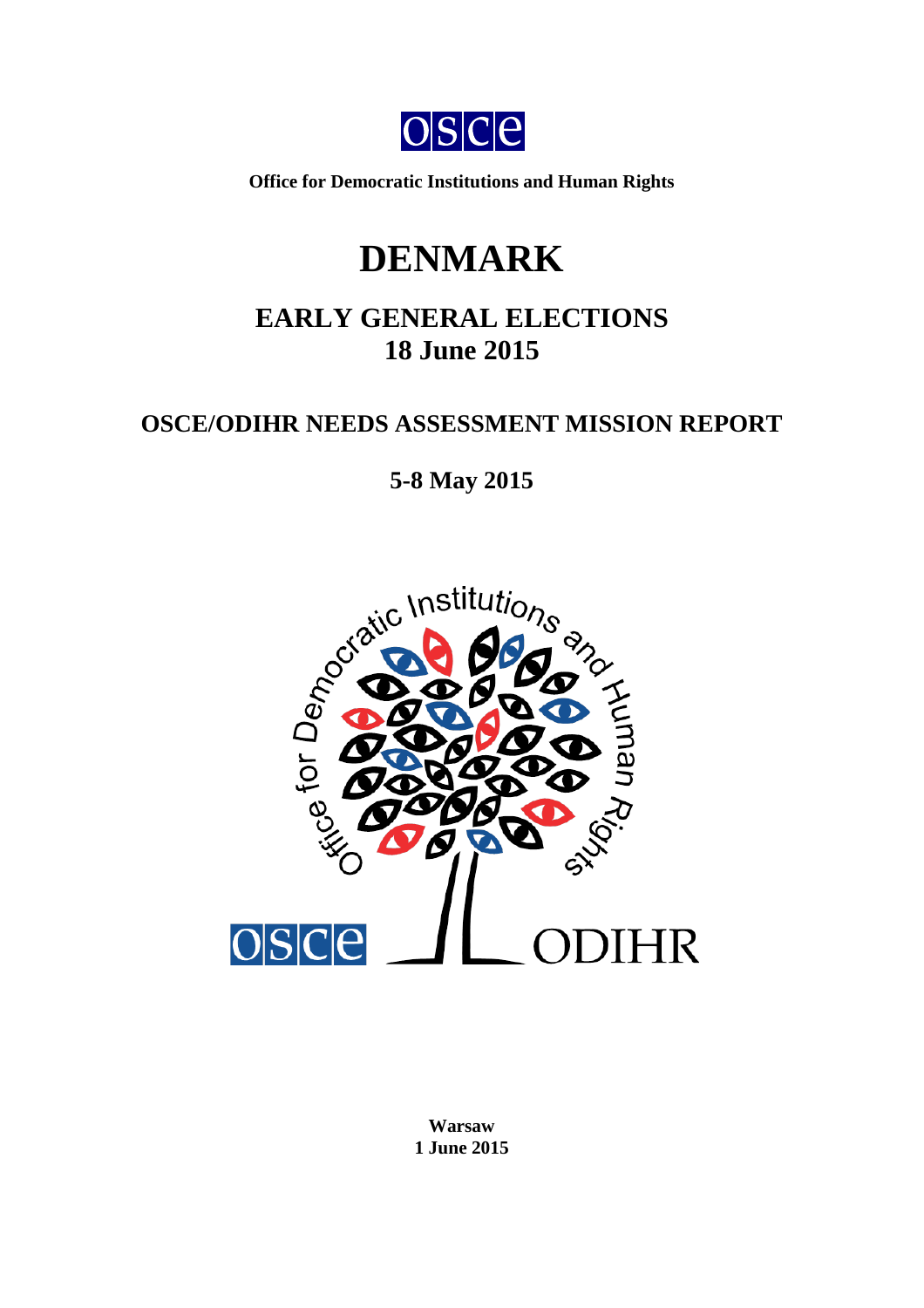# **TABLE OF CONTENTS**

| Н.             |  |
|----------------|--|
|                |  |
| $\mathsf{A}$ . |  |
| $\bf{B}$ .     |  |
| $\mathcal{C}$  |  |
| D.             |  |
| E              |  |
| F.             |  |
| G              |  |
| Н.             |  |
| L              |  |
|                |  |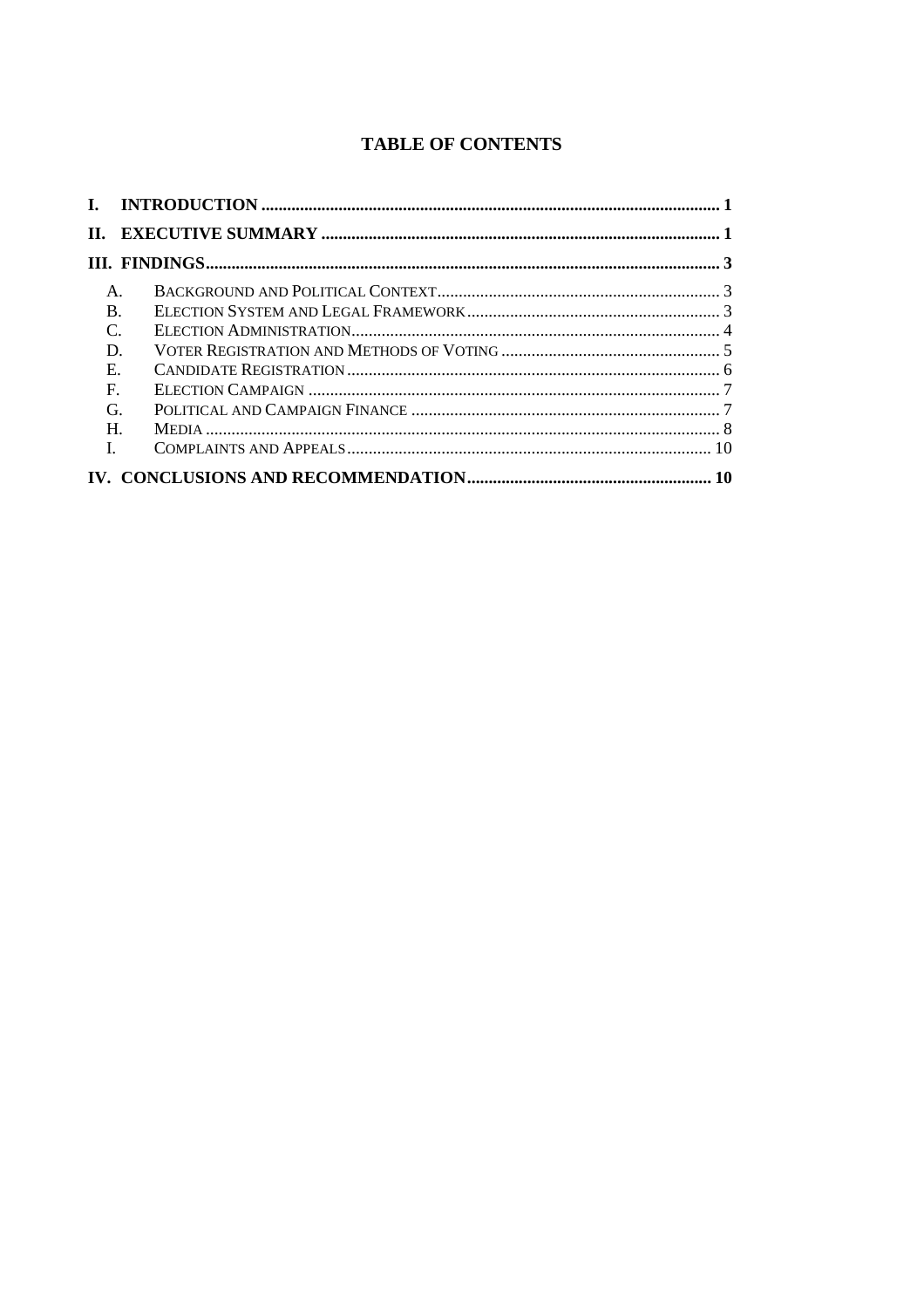## **DENMARK EARLY GENERAL ELECTIONS 2015**

#### **OSCE/ODIHR Needs Assessment Mission Report**

# <span id="page-2-0"></span>**I. INTRODUCTION**

In anticipation of an official invitation to observe the upcoming early parliamentary elections to be held on 18 June 2015, the OSCE Office for Democratic Institutions and Human Rights (OSCE/ODIHR) undertook a Needs Assessment Mission (NAM) to Denmark from 5 to 8 May. The NAM included Steven Martin, OSCE/ODIHR Senior Adviser on New Voting Technologies, and Alexander Shlyk, OSCE/ODIHR Election Adviser.

The purpose of the mission was to assess the pre-election environment and the preparations for the early parliamentary elections. Based on this assessment, the NAM should recommend whether to deploy an OSCE/ODIHR election-related activity for the forthcoming elections, and if so, what type of activity best meets the identified needs. Meetings were held with officials from state institutions and the election administration, as well as with representatives of political parties, media, and civil society. A list of meetings is annexed to this report.

The OSCE/ODIHR would like to thank the Ministry of Foreign Affairs for its assistance and cooperation in organizing the visit. The OSCE/ODIHR would also like to thank all of its interlocutors for having taken the time to meet with the mission and sharing their views.

# <span id="page-2-1"></span>**II. EXECUTIVE SUMMARY**

On 18 June, Danish voters will elect 179 deputies of the *Folketing* (parliament) for a four-year term. The unicameral parliament is composed of 175 deputies elected from Denmark, and 2 each from the Faroe Islands and Greenland; constituent countries of the Kingdom of Denmark. This report focuses on the election of the deputies from Denmark.

For elections, Denmark is divided into 3 regions that are subdivided into 10 multi-member constituencies, which are further divided into 92 nomination districts. Multi-member constituencies return 135 of the 175 seats in the parliament, while the remaining 40 compensatory seats are distributed among regions and, subsequently among constituencies and nomination districts through a two-tier mandate allocation system.

The elections are regulated by the Constitution and the Parliamentary Election Act (election law). A limited number of amendments have been introduced to the election law since the last parliamentary elections, specifically to further facilitate advance voting and enable voters with disabilities to change their polling stations. All OSCE/ODIHR NAM interlocutors expressed full confidence in the legal framework as a sound basis for the conduct of democratic elections.

Elections are managed by three levels of administration: the election section of the Ministry of Economic Affairs and the Interior (MoEAI), 92 district election committees and some 1,650 polling district election committees. The administration of the elections at lower levels relies to a significant degree on the municipalities, with local branches of political parties recruiting members to lower-level committees. All OSCE/ODIHR NAM interlocutors expressed a very high level of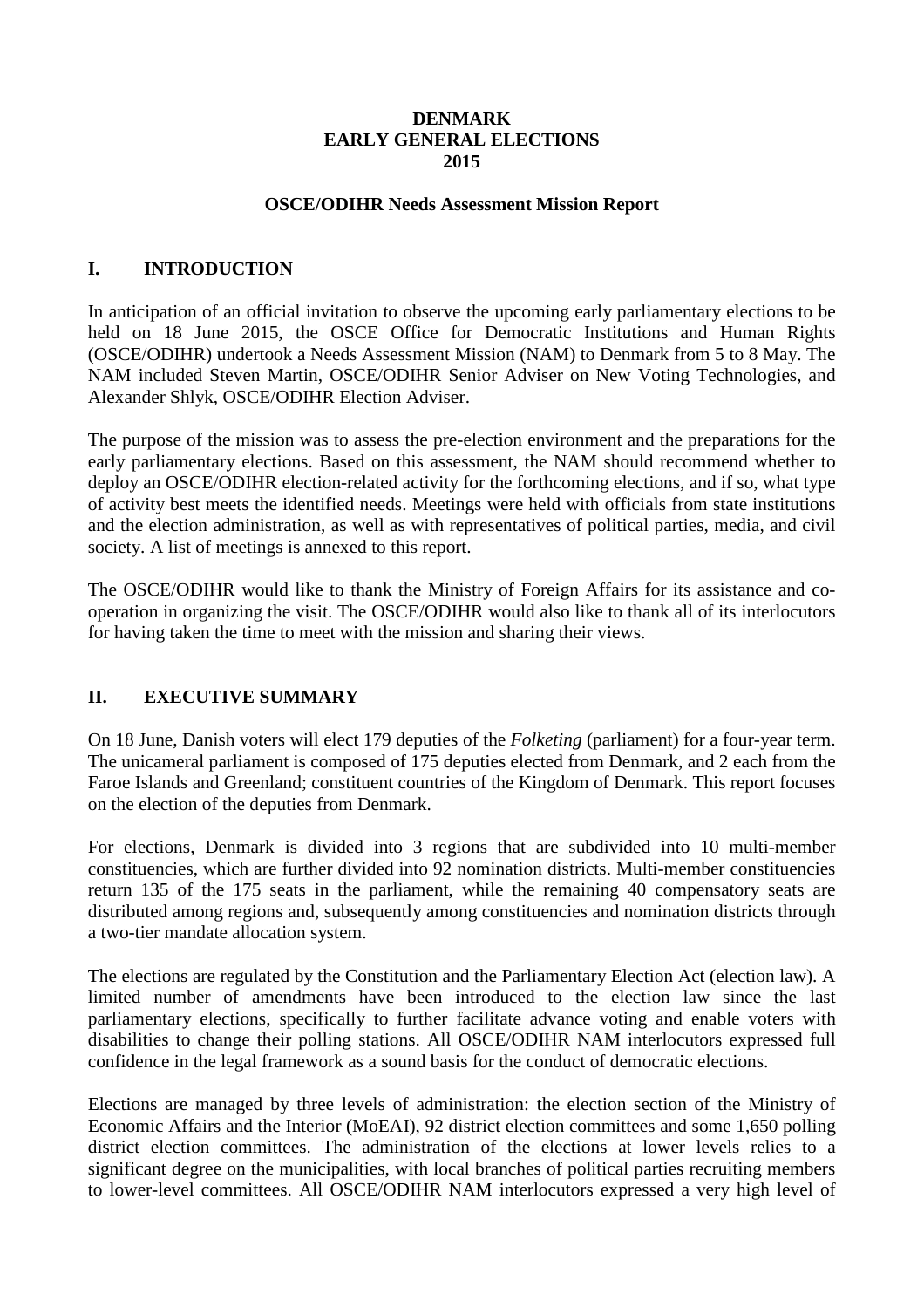trust and confidence in the professionalism and integrity of the election administration at all levels.

All citizens over 18 years of age who permanently reside in Denmark, or are considered as such despite living abroad, are eligible to vote in the elections. Voter registration is passive and voter registers are extracted from the national civil registration system. Local councils can make corrections and additions to the voter register up to and including on election day. No OSCE/ODIHR NAM interlocutor voiced any concerns with regard to the quality of voter registers.

Candidates are nominated by political parties or can stand as independents. All political parties that gained representation in the previous parliament are eligible to nominate candidates in all nomination districts. Other parties can participate in the elections if they submit at least 20,260 declarations of support from eligible voters. OSCE/ODIHR NAM interlocutors noted that obtaining the declarations of support is a cumbersome process for voters and prospective contestants alike. The MoEAI informed the OSCE/ODIHR NAM that it soon expects to introduce a digital system to collect declarations in order to further facilitate the process, which was welcomed by a number of stakeholders as further stimulating the competitiveness of the elections. Some OSCE/ODIHR NAM interlocutors expressed concerns that voters are not permitted to support more than one prospective political party, which is not in line with the international good practice.

At least two extra-parliamentary parties will contest the early elections in addition to all eight parliamentary parties. While parties aim for inclusive lists, generally they did not have specific internal policies to promote women or minority candidates and, in most cases, gave local branches autonomy in the candidate nomination process.

The campaign is expected to focus on economic issues, immigration, and the welfare state. In addition to traditional means of campaigning such as outdoor advertising, coverage by the media, and paid advertisements in the press, parties noted the significant role of online campaigning and in particular via social media. Many also noted the important and active role played in the campaign by interest groups such as trade unions, businesses or associations of employers.

Legislation does not establish limits on campaign expenditure by political parties or any other entities, nor does it require political parties to report on campaign expenditure. A number of OSCE/ODIHR NAM interlocutors criticized the lack of transparency of political party and campaign finance, in particular with regard to limited disclosure requirements for donations as well as the role of in-kind contributions and third-party campaigning. All OSCE/ODIHR NAM interlocutors acknowledged the importance of continuing the ongoing process of improving the transparency of political and campaign finance after the elections.

A diverse and open media environment plays an important role to enable a vibrant political climate in the country. In addition to the active participation of the major broadcast media (DR, TV2) during the elections, print media also play a significant role in informing the public of political matters. Advertising of a range of public associations, including political parties, is prohibited on television, as is television advertising of 'political messages' during the campaign period. The Press Council, established by law, adjudicates media-related complaints. Its decisions are not subject to appeal. Parties met with by OSCE/ODIHR NAM raised no concern with access to or coverage by the media.

The process of election dispute resolution is primarily regulated by the election law. Immediately after the elections, a temporary election committee is established by parliament to receive and adjudicate electoral complaints before making a recommendation to the parliament regarding the validity of the elections. The election law does not provide for a judicial review of any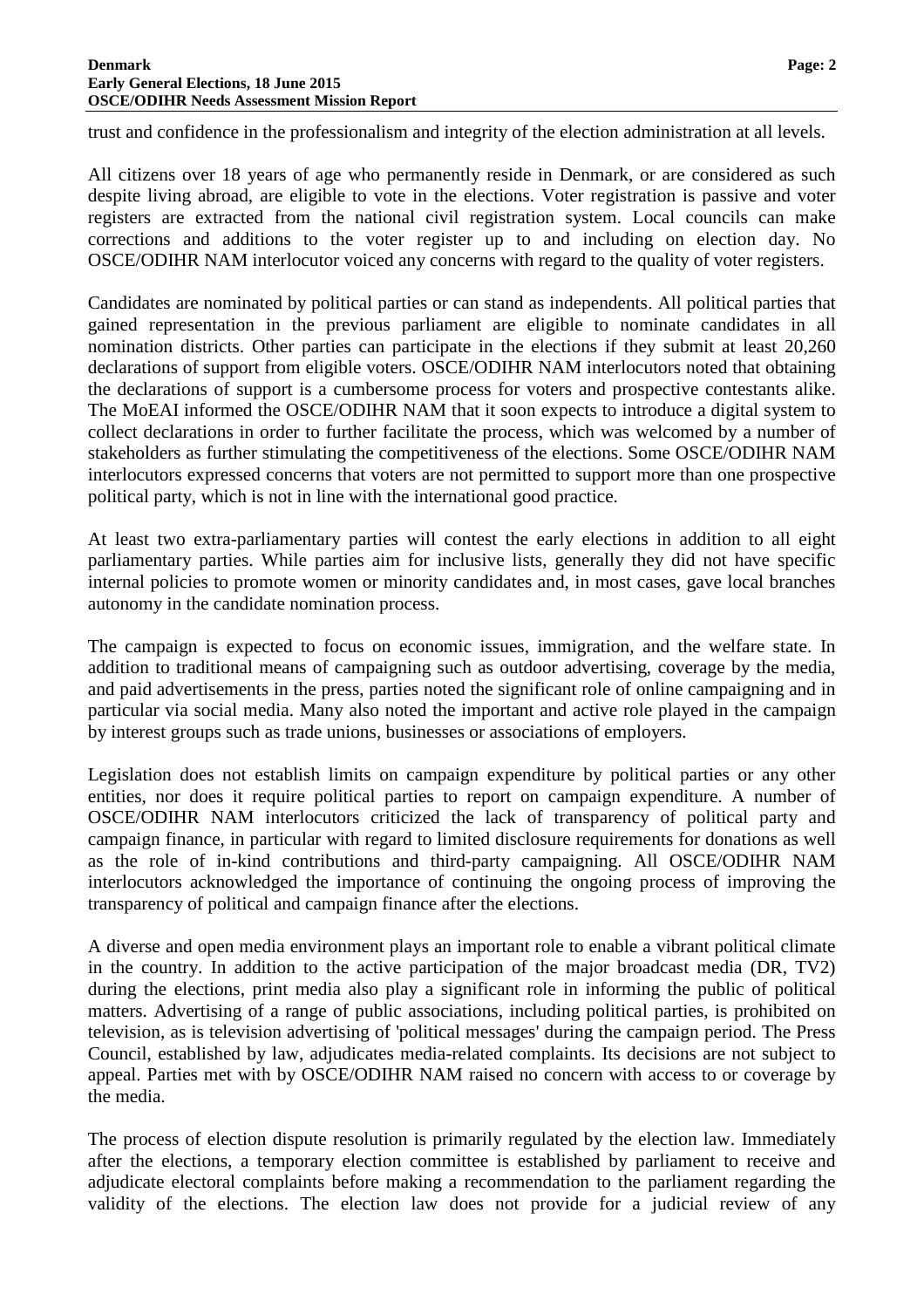#### **Denmark Page: 3 Early General Elections, 18 June 2015 OSCE/ODIHR Needs Assessment Mission Report**

administrative decisions with regard to elections. Despite the absence of an opportunity to appeal such decisions, OSCE/ODIHR NAM interlocutors expressed trust in the election dispute resolution mechanism.

All interlocutors expressed a high level of confidence in all aspects of the electoral process. Since the last elections, no new issues have been identified pertaining to the conduct of elections that would benefit from an assessment by the OSCE/ODIHR. Only issues of party and campaign finance were noted by some OSCE/ODIHR interlocutors, which could benefit from an external review. Based on this, the OSCE/ODIHR NAM does not recommend deploying an election-related activity for the upcoming early parliamentary elections. However, the OSCE/ODIHR encourages the authorities of Denmark to consider the issues raised by interlocutors in discussions with the OSCE/ODIHR NAM, in particular the regulation of political and campaign finance and the electoral dispute resolution process. The OSCE/ODIHR stands ready to offer its assistance upon request in a post-election follow-up process.

# <span id="page-4-0"></span>**III. FINDINGS**

# <span id="page-4-1"></span>**A. BACKGROUND AND POLITICAL CONTEXT**

The Kingdom of Denmark is a constitutional monarchy, with a parliamentary system of government. The *Folketing* (parliament) is a unicameral body composed of 179 deputies – 175 elected from Denmark, and 2 from each the Faroe Islands and Greenland; constituent countries of the Kingdom of Denmark. Following the 15 September 2011 parliamentary elections, 8 parties gained representation among the 175 deputies elected from Denmark. The Liberal Party (*Venstre*) gained the largest number of seats (47), followed by the Social Democrats (*Socialdemokraterne*; 44), the Danish People's Party (*Dansk Folkeparti*; 22), the Social Liberal Party (*Det Radikale Venstre*; 17), the Socialist People's Party (*SocialistiskFolkeparti*; 16), the Red-Green Alliance (*Enhedslisten*; 12), the Liberal Alliance (*Liberal Alliance*, 9), and the Conservative People's Party (*Det Konservative Folkeparti*; 8). Subsequently, one member from the Social Liberal Party left to form a new party, the Alternative.

Following the last elections, the Social Democrats formed a minority coalition government with the Social Liberal Party and the Socialist People's Party. In January 2014, the Socialist People's Party left the governing coalition.

The OSCE/ODIHR has not previously observed parliamentary elections in Denmark, although it deployed a Needs Assessment Mission (NAM) prior to the 2011 general elections and visited the country in the context of the 2009 European Parliament elections.<sup>[1](#page-4-3)</sup>

# <span id="page-4-2"></span>**B. ELECTION SYSTEM AND LEGAL FRAMEWORK**

The elections are primarily regulated by the Constitution of 1953 and the 1987 Parliamentary Election Act (election law). Elections in the Faroe Islands and Greenland are administered on the basis of separate legislation. This report focuses on the election of the members of the parliament from Denmark.

The parliament is elected for a four-year term under a proportional regional representation system

<span id="page-4-3"></span>

<sup>&</sup>lt;sup>1</sup> See the <u>[OSCE/ODIHR NAM report on 2011 elections in Denmark](http://www.osce.org/odihr/82639?download=true)</u> and the <u>OSCE/ODIHR Expert Group</u> [Report on 2009 elections to the European Parliament.](http://www.osce.org/odihr/elections/eu/38680)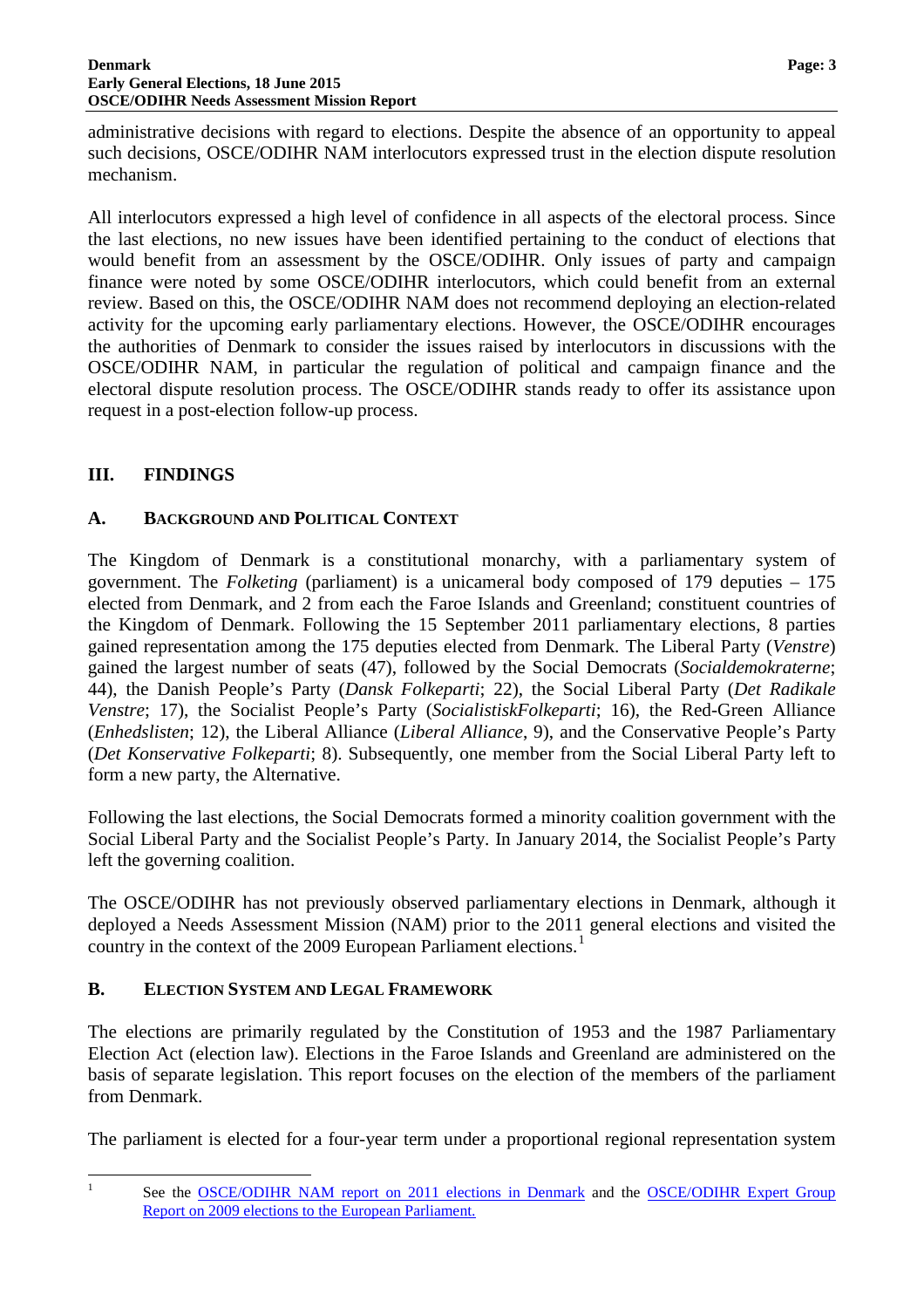with open lists. For elections, the country is divided into 3 regions (Metropolitan Copenhagen, Sealand-Southern Denmark, and Northern and Central Jutland), subdivided into 10 multi-member constituencies and further into 9[2](#page-5-1) nomination districts.<sup>2</sup> Of the 175 seats in the parliament, 135 constituency seats are returned by 10 multi-member constituencies. The remaining 40 compensatory seats are distributed among the 3 regions and, subsequently, among constituencies and nomination districts. A valid vote can be cast for a particular candidate or a party, or indicate both a candidate and the party that this candidate stands for. This forms the basis of a two-tier mandate allocation system. The distribution of seats among constituencies is reviewed every five years based on population data. Since the 2011 elections, one seat has been re-allocated to another constituency.

The mandates are first allocated among parties and independent candidates at the level of each multi-member constituency using the *d'Hondt* method. Secondly, parties that cross at least one of the three thresholds become eligible for the allocation of the compensatory seats that are devised to bring the total of party mandates nationwide in line with the party's share of the votes cast nationwide.<sup>[3](#page-5-2)</sup> This determines how many seats each party is entitled to in each constituency.

The candidates who fill the allocated seats are determined on the basis of the total number of votes they receive. For each one, this total is determined as a sum of the personal votes (cast for a specific candidate, or a candidate and the party that s/he stands for) and a corresponding share of the party votes (cast for a party). The party votes are distributed to the candidates at the level of the nomination district either proportionately to the number of their personal votes received (if no distinction is made between candidates in the district) or are allocated in full to one candidate who had been registered as 'standing in the district' for a specific party.

The election law provides for the possibility for the public to be present during voting, counting and the mandatory recounting, although the number of people present during voting may be limited by polling staff to ensure public order. The election law does not explicitly provide for citizen or international observation of the elections as called for in paragraph 8 of the 1990 OSCE Copenhagen Document. However, the OSCE/ODIHR NAM was assured full access to all stages of the election process in the event that an election observation activity would be undertaken.

A limited number of amendments have been introduced to the election law since the last elections, which focused upon improving voter access. All voters are now eligible to cast their ballot in an advance poll three weeks before election day, municipalities can establish polling locations at their discretion, and voters with disabilities can request to change their assigned polling station. In addition, as voters are not required to present identification documents during voting, the verbal verification of a voter's date of birth was introduced as a measure to verify identity. Authorities indicated that some small-scale amendments, principally aimed to further facilitate voting will also be considered by the next parliament. All OSCE/ODIHR NAM interlocutors expressed full confidence in the legal framework as a sound basis for the conduct of democratic elections.

# <span id="page-5-0"></span>**C. ELECTION ADMINISTRATION**

Elections are managed by three levels of administration: the election section (ES) of the Ministry of Economic Affairs and the Interior (MoEAI), 92 district election committees (DECs) and some

<span id="page-5-1"></span><sup>&</sup>lt;sup>2</sup> There are 98 municipalities in Denmark; a nomination district can consist of a part of a municipality, as well as

<span id="page-5-2"></span>of a number of municipalities and parts thereof.<br><sup>3</sup> The three thresholds are (i) winning a seat directly in one of the constituencies, (ii) obtaining in two out of the three provinces a number of votes that corresponds at least to the vote per seat ratio (excluding the compensatory seats), and (iii) obtaining two percent of votes nationwide.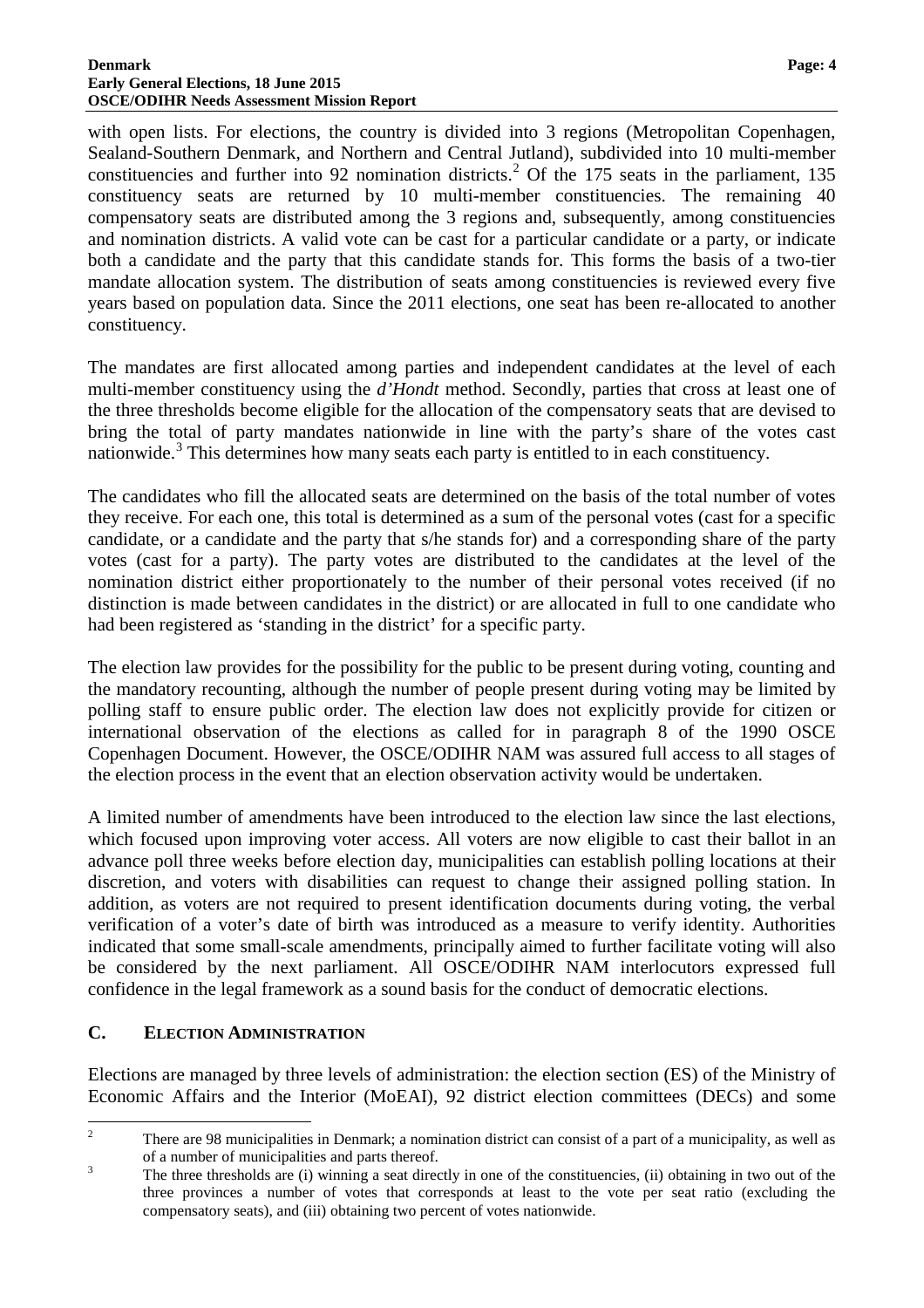1,650 polling district election committees (PDECs).

The ES is a permanent body that has the responsibility for organizing elections. Some ES staff are appointed by the MoEAI to a separate entity, the election board, that performs specific tasks such as registering non-parliamentary political parties that want to contest the elections and maintaining a list of party names, as well as deciding on the eligibility of voters who have resided abroad for more than four years.

Each DEC and PDEC is appointed by the corresponding local council on the basis of proportional representation of political parties represented in it. The administration of elections at lower levels relies to a significant degree on the municipalities with local branches of political parties recruiting DEC and PDEC members.

DECs are formed in nomination districts, which can consist of either a part or a whole of one municipality, or of a number of municipalities or their parts. For each nomination district that consists of more than one municipality, the election law determines a constituency municipality that performs the common functions. DECs comprise from five to nine members and are appointed from each of the municipalities or their parts in proportions prescribed by the election law. The mayor of a constituency municipality serves as the DEC chairperson, with the deputy chairperson also elected by the local council of this municipality. The law allows the Minister of Economic Affairs and the Interior to make "minor adjustments" to the list of election districts by executive order.

PDECs are composed of between five and nine polling supervisors and are assisted by a number of appointed electors. It was noted that many citizens volunteer to serve as polling supervisors, while they are also obliged to join the PDECs if appointed by the local council. Although candidates standing for elections can serve as polling supervisors or appointed electors, there are certain restrictions regarding their participation in the counting of votes.<sup>[4](#page-6-1)</sup>

All OSCE/ODIHR NAM interlocutors expressed a very high level of trust and confidence in the professionalism and integrity of the election administration at all levels.

# <span id="page-6-0"></span>**D. VOTER REGISTRATION AND METHODS OF VOTING**

Citizens over 18 years of age who permanently reside in Denmark are eligible to vote. Those deemed legally incapacitated by a court decision automatically lose the right to vote, which is contrary to the international good practice.<sup>[5](#page-6-2)</sup> The election law also specifies which categories of citizens temporarily residing abroad are considered as permanent residents and are eligible to vote. [6](#page-6-3)

Voter registration is passive and voter registers are extracted from the national civil registration system (CPR) by staff of the MoEAI once the elections are announced. A separate voter register is prepared for each polling district and includes voters who have been registered with the local municipality no later than 15 days prior to elections.<sup>[7](#page-6-4)</sup> Based on the voter register, the local council prepares polling cards with the name and address of the voter, as well as information of the day and

<span id="page-6-2"></span>

<span id="page-6-1"></span><sup>&</sup>lt;sup>4</sup> They are, for example, not allowed to participate in the counting of votes for themselves.<br><sup>5</sup> In its judgment in *Kiss v. Hungary* (No.38832/06) from 20 May 2010, the European Court of Human Rights noted that "an indiscriminate removal of voting rights, without an individualised judicial evaluation … cannot be considered compatible with the legitimate grounds for restricting the right to vote."<br>See Section 2 of the election law for a list of eligible voters temporarily residing abroad and Section 16 of the

<span id="page-6-3"></span>

<span id="page-6-4"></span>election law for provisions on the mode of their inclusion in the voter registers.<br>This deadline is 18 days prior to elections for registering a move from/to the Faroe Islands and Greenland, and 7 days prior to elections for a move from abroad.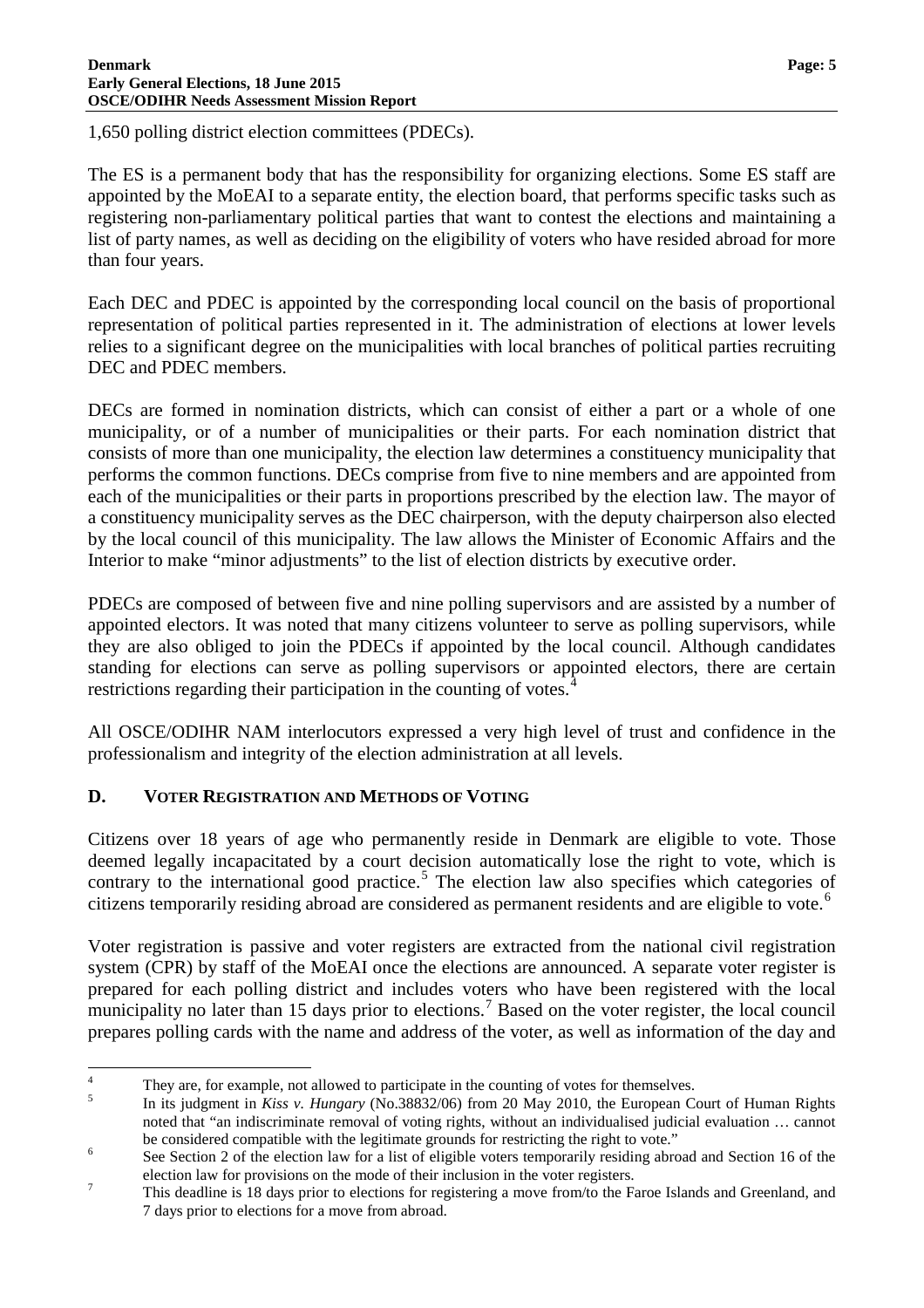#### **Denmark Page: 6 Early General Elections, 18 June 2015 OSCE/ODIHR Needs Assessment Mission Report**

time of voting and the address of the polling station. After polling cards are issued, complaints can be addressed to local councils. Additions and corrections to voter registers can be made up to and including on election day. No OSCE/ODIHR NAM interlocutor voiced any concerns with regard to the quality of voter registers.

Voting on election day at the polling stations remains the predominant way of casting ballots. Voters who are not able to visit a polling station can vote in advance in a controlled environment before a municipal officer. A ballot cast in advance is sent to the voter's home municipality using a double envelope system. Voters residing in Denmark can vote in advance within three weeks of election day but no later than two weekdays before. Advance voting is envisaged for voters at places set-up by the municipalities, as well as for voters in hospitals and nursing homes or for inmates. Homebound voters should file a request to cast a ballot at home at least 12 days before the elections. Voters temporarily residing abroad can cast a ballot in advance at any Danish diplomatic or consular mission. All OSCE/ODIHR NAM interlocutors expressed full confidence in the effectiveness and transparency of the advance voting procedures.

The OSCE/ODIHR NAM was informed that authorities had previously considered exploring the option of electronic voting, but it was not pursued due to a lack of political support and concerns with regard to security and transparency of new voting technologies.

# <span id="page-7-0"></span>**E. CANDIDATE REGISTRATION**

Any eligible voter can stand as a candidate in the elections. Candidates are nominated by political parties or can stand as independents. Party lists are formed at the level of a nomination district. All political parties that gained representation in the previous parliament and continue to be represented therein are eligible to nominate candidates in all nomination districts. All parliamentary parties are all expected to contest the early elections, as well as at least two non-parliamentary parties.

Non-parliamentary parties can participate in the elections if they submit at least 20,260 declarations of support from eligible voters to the MoEAI and choose a unique party name.<sup>[8](#page-7-1)</sup> Declarations of support must be accompanied by a certificate of eligibility to vote that can be obtained from local national registration office. The declarations are returned by the municipality to the voters who then forward them to the political party that seeks registration. Upon request for registration, the party submits the declarations to the MoEAI. OSCE/ODIHR NAM interlocutors noted that obtaining the declarations of support is cumbersome for voters and prospective contestants alike. The MoEAI informed the OSCE/ODIHR NAM that it soon expects to introduce a digital system to collect declarations in order to further facilitate the process. A number of electoral stakeholders welcomed this innovation and underscored that it will further stimulate competition in the elections. Although 'the Alternative' is represented in parliament*,* the party still needed to collect declarations as its member was originally elected through another party.

Some OSCE/ODIHR NAM interlocutors expressed concerns that voters are not permitted to support more than one prospective political party, which is not in line with the international good practice.<sup>[9](#page-7-2)</sup> The ES explained that if a voter supports more than one prospective party, only the first declaration of support for a party that has applied for registration will be valid.

<span id="page-7-1"></span><sup>&</sup>lt;sup>8</sup> The election law requires submission of signatures of voters in the amount that corresponds as a minimum to 1/175 of the total number of valid votes cast in the previous elections. No declarations of support are necessary

<span id="page-7-2"></span>for registering the party of the German minority.<br><sup>9</sup> The [2010 OSCE/ODIHR and Venice Commission Guidelines on Political Party Regulation](http://www.osce.org/odihr/77812) state that "in order to enhance pluralism and freedom of association, legislation should not limit a citizen to signing a supporting list for only one party."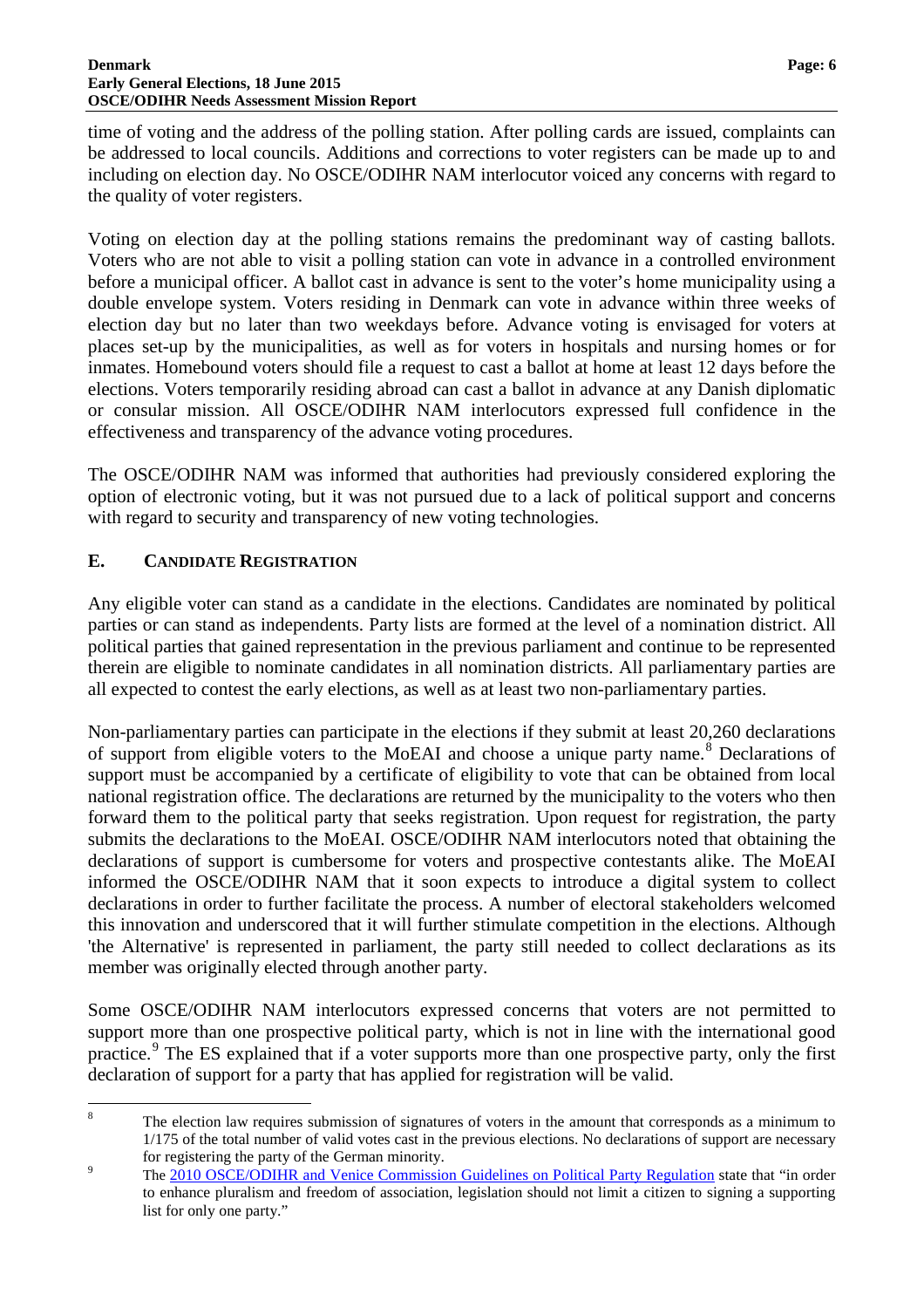#### **Denmark Page: 7 Early General Elections, 18 June 2015 OSCE/ODIHR Needs Assessment Mission Report**

Political parties forming lists of candidates for the nomination districts can choose to nominate a candidate as 'standing in the district.' In that case, the candidate's name is placed first in the section of this party and all the votes cast for that party in the district (including the votes cast for other candidates) would be attributed to this candidate during the process of allocating seats. Alternatively, party candidates can stand 'in parallel' with their names listed in alphabetical order and the party votes are distributed among them in proportion to the personal votes they received. While parties aim for inclusive lists, generally they did not have specific internal policies to promote women or minority candidates and, in most cases, gave local branches autonomy in the candidate nomination process.

Candidates wishing to contest elections independently need to submit signatures, addresses and the CPR numbers of between 150 and 200 supporters from a corresponding nomination district. A candidate would need to satisfy the signature requirement in each district where s/he wishes to stand for elections. The names and addresses of the supporters are open to the public.

## <span id="page-8-0"></span>**F. ELECTION CAMPAIGN**

The official campaign period commences when the elections are announced by the prime minister and can be as short as three weeks; these early elections were called on 27 May. Campaigning can continue up to and on election day, except in the vicinity of polling stations.

The campaign is expected to focus on economic issues, immigration, and the welfare state. In addition to traditional means of campaigning such as outdoor advertising, coverage by the media, and paid advertisements in the press, parties noted the significant role of online campaigning and in particular via social media. Many also noted the important role played in the campaign by interest groups such as trade unions, businesses or associations of employers.

# <span id="page-8-1"></span>**G. POLITICAL AND CAMPAIGN FINANCE**

Legislation does not establish limits on campaign expenditure by political parties or any other entities, nor does it require political parties to report the expenses incurred in relation to their campaign. Representatives of political parties informed the OSCE/ODIHR NAM that campaigns of individual candidates are funded by a combination of political party support at the national and regional levels and contributions raised by the candidates themselves.

Political parties receive contributions from membership fees, state support and donations. State support is provided for all parties and independent candidates that received at least 1,000 votes in the last parliamentary elections (30.50 DKK in 2015 for each vote received).<sup>[10](#page-8-2)</sup> State support is to be used by political parties for political activities and is disbursed on the basis of an application accompanied, when applicable, by a declaration that the expenditure on political activities at least matched the previous grant. Political parties can also receive unlimited contributions from Danish and foreign physical and legal entities.

The legal framework establishes reporting mechanisms through two separate laws.<sup>[11](#page-8-3)</sup> According to these regulations, receiving a government subvention is conditional on submitting an audited report of incurred expenses and the amount of prospective expenses on political activities. Additionally,

<span id="page-8-3"></span>

<span id="page-8-2"></span><sup>&</sup>lt;sup>10</sup> 1 EUR is approximately 7.5 DKK.<br><sup>11</sup> See the Grants to Political Parties (Consolidation) Act, and the Private Contributions to Political Parties and Publication of Political Parties Accounts Act. The former also provides for government grants at the regional and local levels.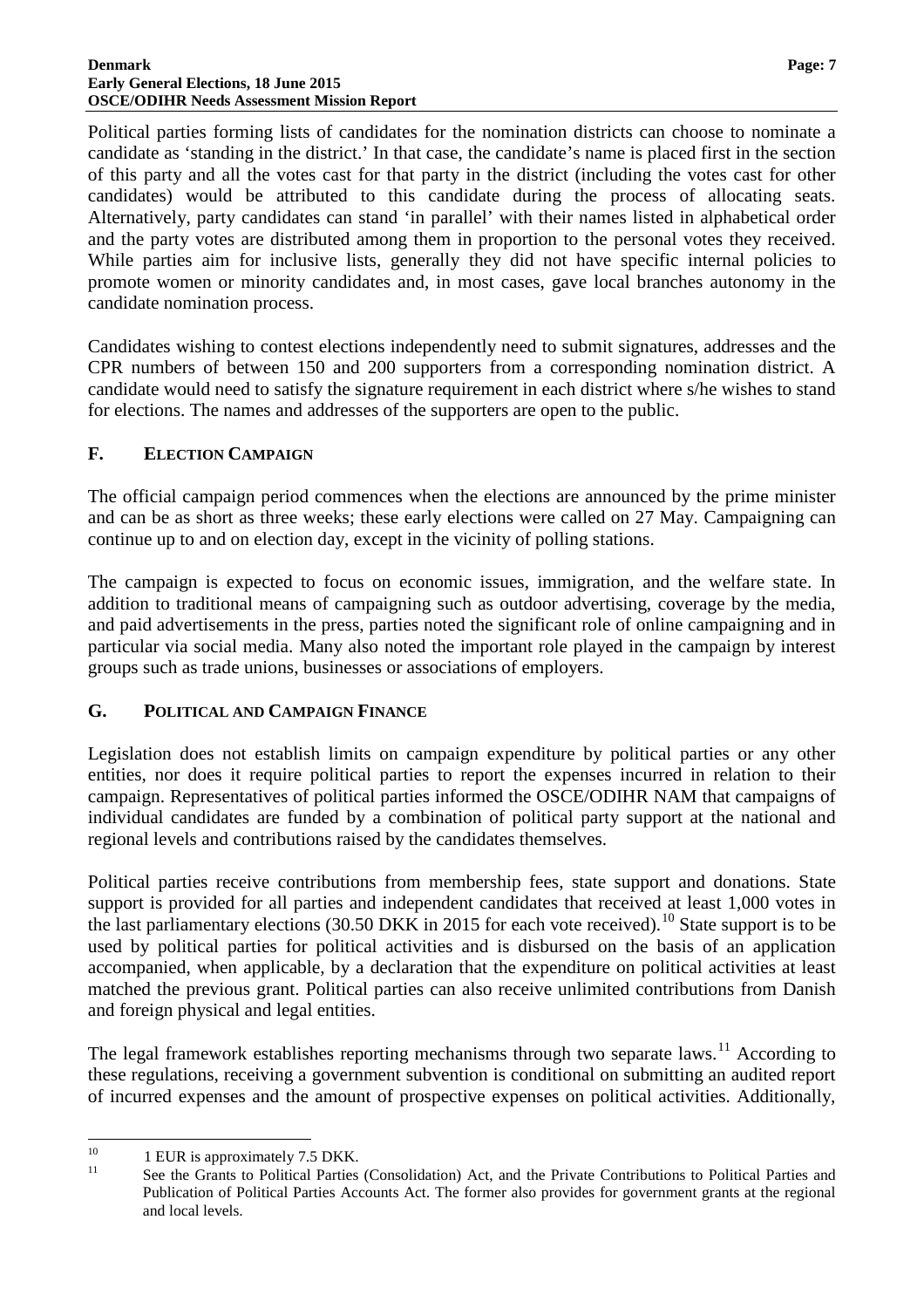#### **Denmark Page: 8 Early General Elections, 18 June 2015 OSCE/ODIHR Needs Assessment Mission Report**

political parties are obliged to publish accounts of private donations within 12 months after the end of the financial year.<sup>[12](#page-9-1)</sup> The identities of donors who contribute more than 20,000 DKK need to be published. However, the exact amounts of the donations can remain undisclosed. Moreover, anonymous donations are permitted, although it is an offence to report a donation as anonymous in case the party is aware of the donor's identity. Legislation vests the Auditor General with the power to review political party accounts in detail.

Most OSCE/ODIHR NAM interlocutors criticized the lack of transparency of political party and campaign finance and noted that this has been a long-standing concern. In particular, they noted the need to have parties disclose sources and amounts of private funding, including in-kind contributions, as well as the disclosure of third-party campaigning as the most necessary adjustments within a broader legislative reform process. These issues have also been raised by the Council of Europe's Group of States against Corruption (GRECO).<sup>[13](#page-9-2)</sup>

During 2014-2015, an expert committee was convened by the MoEAI and the Ministry of Justice to discuss possible steps to improve transparency and clarity of political and campaign finance, which included reviewing GRECO's recommendations. The report of this committee was shared with the political parties and the civil society. Among its recommendations, the expert committee proposed to amend the legislation to ensure that both monetary and in-kind private contributions to political parties, as well as to shorten the deadlines for parties to publish their accounts. The committee also proposed to publish the names, addresses, and total value of donations from those who give more than 20,000 DKK in the course of a year.

No amendments have yet been made to the framework of party and campaign finance – any changes will only be introduced and discussed in the next parliament In general, however, OSCE/ODIHR NAM interlocutors, including representatives of political parties and civil society, acknowledged that transparency of the political finance remains an important topic and stressed the need to continue with discussions and ways to increase transparency and accountability.

# <span id="page-9-0"></span>**H. MEDIA**

A diverse and open media environment plays an important role to enable a vibrant political climate in the country. The national broadcasting corporation DR includes 6 TV channels (DR1, DR2, DR K, DR *Ramasjang*, and DR *Ultra*) and a number of radio channels, including 11 regional ones. Apart from that, the commercial broadcaster TV2, with its six national channels (TV2 *Danmark*, TV2 Zulu, TV2 Charlie, TV2 News, TV2 Film, TV2 Fri, and TV2 Sport) and nine regional channels, has the greatest audience in Denmark. DR and the regional channels of TV2 are financed by license fees, while TV2 national channels are financed through advertising.<sup>[14](#page-9-3)</sup>

The OSCE/ODIHR NAM was informed that both DR and TV2 are planning extensive coverage of the election campaign, including online, and will facilitate a series of debates among the leaders of all parties contesting the elections and one-on-one debates between leaders of the two largest parties. DR expects to make their debates accessible for viewers with disabilities, including using sign language and subtitles.

<span id="page-9-1"></span><sup>&</sup>lt;sup>12</sup> See Section 7b of the Grants to Political Parties (Consolidation) Act, as well as Section 3 of the Private

<span id="page-9-2"></span>Contributions to Political Parties and Publication of Political Parties Accounts Act.<br>
<sup>13</sup> See the <u>GRECO Third Evaluation Round 2008 Evaluation Report on Denmark</u>, which contained nine recommendations pertaining to political party finance. The [GRECO Third Evaluation Round 2011 Compliance](http://www.coe.int/t/dghl/monitoring/greco/evaluations/round3/GrecoRC3(2011)8_Denmark_EN.pdf)  [Report on Denmark](http://www.coe.int/t/dghl/monitoring/greco/evaluations/round3/GrecoRC3(2011)8_Denmark_EN.pdf) notes that none of the recommendations regarding transparency of party funding have yet

<span id="page-9-3"></span>been implemented.<br><sup>14</sup> See details of license fees in the <u>Executive Order on License Fees</u>.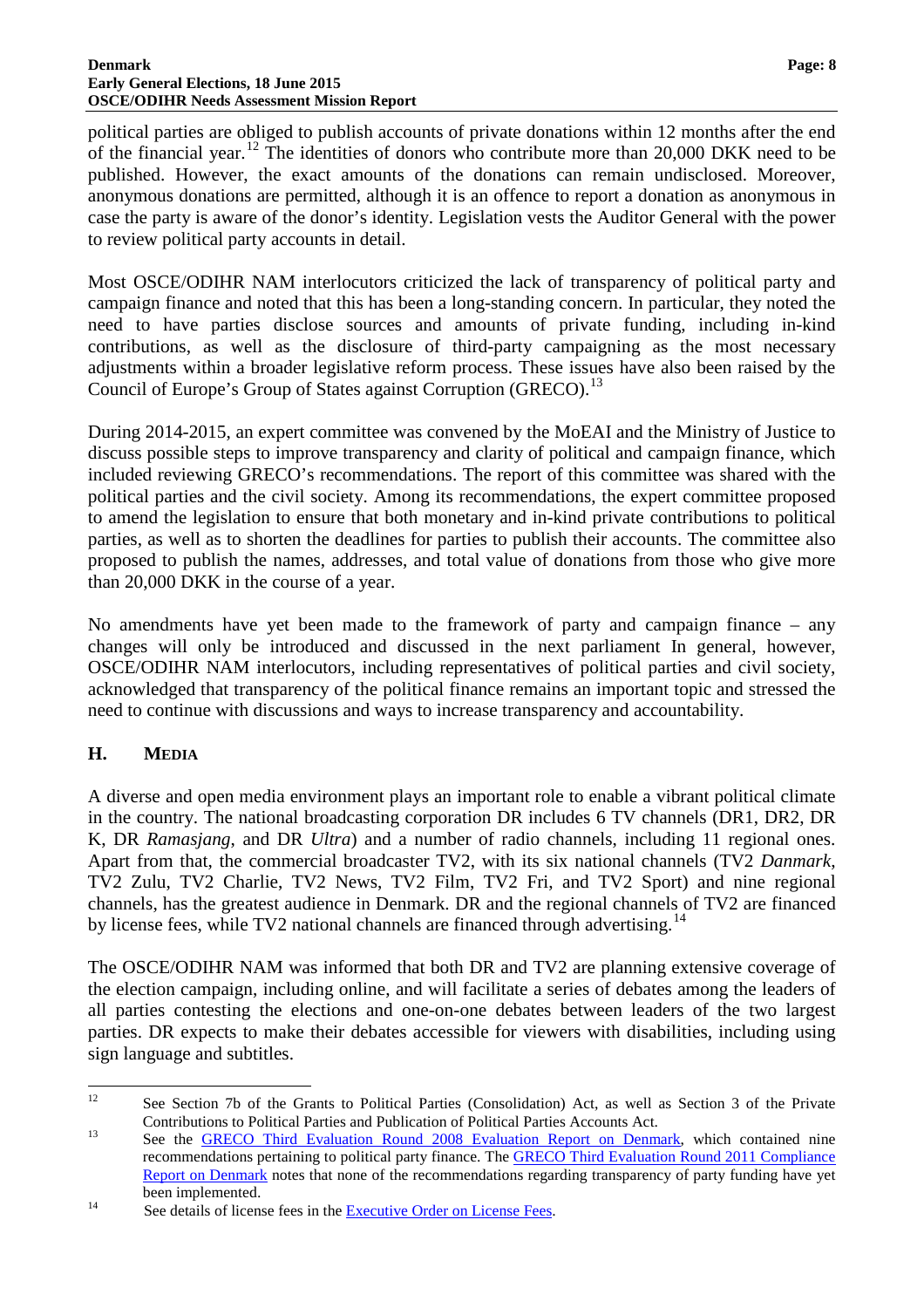All Danish broadcasters are subject to the Radio and Television Broadcasting Act. At the same time, DR, TV2 *Danmark* and TV2 regional channels have public service obligations determined by a political agreement in the parliament and are embodied in public service contracts that outline principles of their programming. The main opposition party is not part of the current this political agreement. Parties met with by OSCE/ODIHR NAM noted that the public broadcaster fully meets its obligations for coverage and raised no concern with access to or coverage by the media.

In accordance with the Radio and Television Broadcasting Act, advertising by a range of public associations, including political parties, is prohibited on television. Additionally, television advertising of 'political messages' is prohibited in the period between the announcement of elections and election day. The OSCE/ODIHR NAM was informed that the term 'political messages' is interpreted broadly and includes messages that aim to promote public opinion on political matters. It is understood that this prohibition extends to advertising by organizations and unions, in which they express political views.<sup>[15](#page-10-0)</sup> Additionally, the law expressly prohibits sponsorship of all programs by political parties or other public associations, as well as any sponsorship of the news and current affairs programs on television and on the radio.

Newspapers, especially major dailies with large circulation, such as *Politiken*, *Berlingske Tidende* and *Morgenavisen Jyllands-Posten*, form a significant part of the media landscape. Newspapers have planned extensive coverage of the elections, and will also publish paid political advertising.

All print and broadcast media are regulated by the Media Liability Act of 1998. This law specifies that the "content and conduct of mass media shall be in conformity with sound press ethics." The OSCE/ODIHR NAM was informed that although major media outlets have internal codes of conduct, they participate in formulating the overarching rules of ethics for media under the auspices of the Press Council.

The Press Council is established by the Media Liability Act to adjudicate media-related complaints. It is composed of eight members, representing editors, journalists and the public, and is chaired by a Supreme Court judge. The Press Council receives some 200 complaints yearly, a number of which are deemed inadmissible. Where possible, complainants are informed of deficiencies in their claims and advised to correct them.

In admissible cases, after the parties to the dispute are asked for comments, the Press Council may order a correction to be published. Adjudication of media-related complaints may take up to two months. Decisions of the Press Council are final and binding and cannot be appealed, although they are made public. It was noted to the OSCE/ODIHR NAM that complaints related to coverage of political actors in the media are rare, especially as social media provide ample and timelier opportunities to react to possible issues.

Internet resources, including on-line editions of newspapers or broadcasters, are not regulated. They can, however, voluntarily register with the Press Council and become subject to the Media Liability Act. The OSCE/ODIHR NAM was informed that online editions of all newspapers did so.

Although cases of defamation or libel can be submitted for adjudication to the court, political actors do not do so, according to OSCE/ODIHR NAM interlocutors. Instead, they tend to settle complaints directly with the media outlets that often have internal ombudspersons. All OSCE/ODIHR interlocutors expressed overall confidence in the professionalism and impartiality of

<span id="page-10-0"></span><sup>&</sup>lt;sup>15</sup> See the <u>review of the prohibition of political advertising</u> on the website of the Ministry of Culture.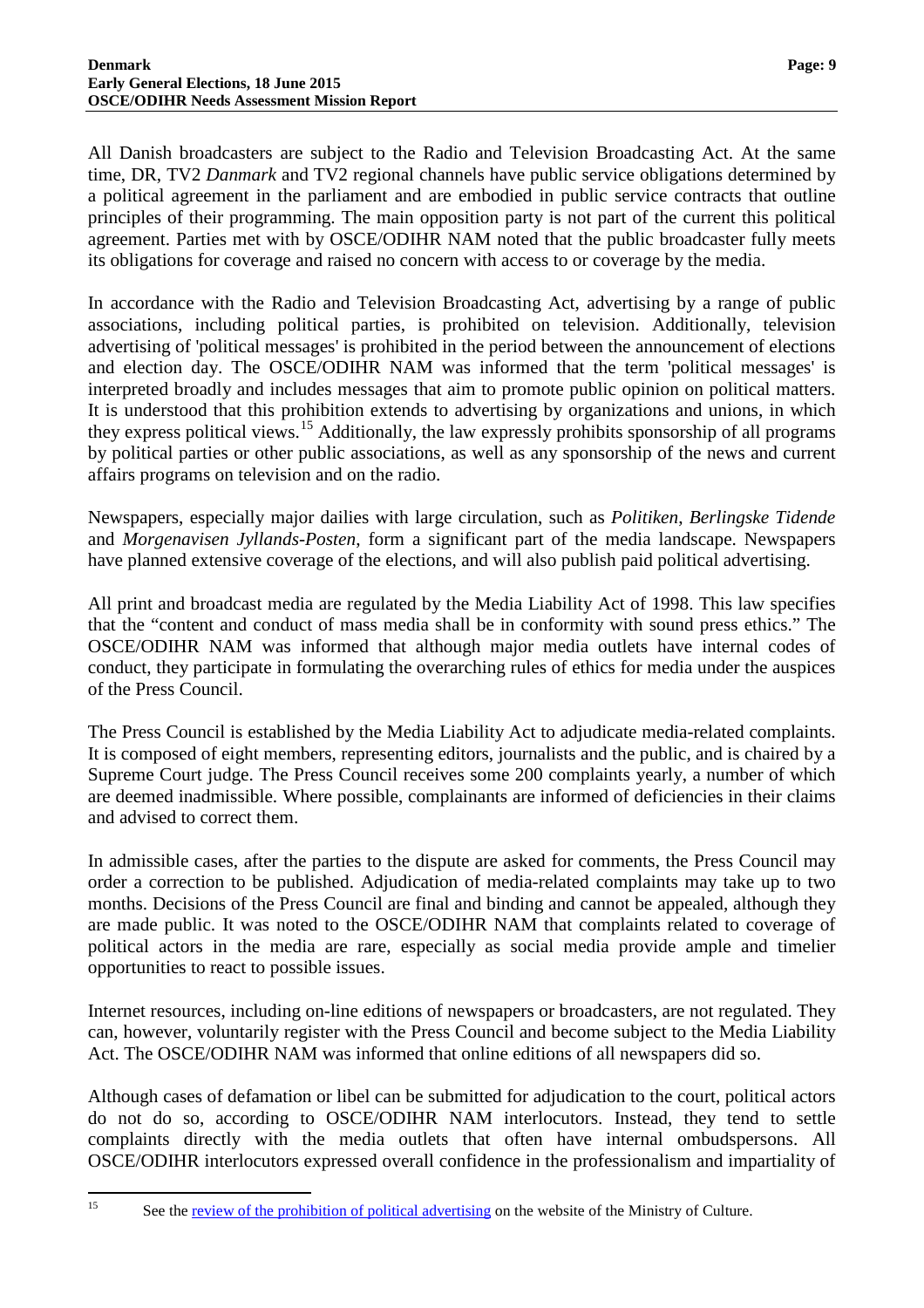media outlets, including with regard to considering any complaints.

#### <span id="page-11-0"></span>**I. COMPLAINTS AND APPEALS**

The process of electoral dispute resolution is primarily regulated by the election law. Immediately after the elections, a temporary election committee is established by parliament to receive and adjudicate electoral complaints before making a recommendation to the parliament regarding the validity of the elections. Once the new parliament is inaugurated, a permanent election committee is established. Customarily, a representative of the opposition chairs this committee.

Voters can submit complaints within one week after election day to the MoEAI (addressed to the parliament). The OSCE/ODIHR NAM was informed that the election committee receives a limited number of complaints (a total of 33 after the 2011 elections) and manages to adjudicate them within a short period of time based on information collected and prepared by the ES, all of which are publicly available. Rulings of the committee on particular complaints or of the parliament regarding the validity of elections are not subject to appeal.

The election law does not provide for a judicial review of any administrative decisions with regard to elections. For instance, decisions of the election board with regard to eligibility of voters who stayed abroad for more than four years or concerning registration of political parties to contest elections are not subject to appeal. Despite the absence of appeal to such decisions, which conflicts with the commitments contained in paragraph 5.10 of the 1990 OSCE Copenhagen Document and paragraph 18.4 of the 1991 OSCE Moscow Document, OSCE/ODIHR NAM interlocutors expressed trust in the election dispute resolution mechanism.

# <span id="page-11-1"></span>**IV. CONCLUSIONS AND RECOMMENDATION**

All interlocutors expressed a high level of confidence in all aspects of the electoral process. Since the last elections, no new issues have been identified pertaining to the conduct of elections that would benefit from an assessment by the OSCE/ODIHR. Only issues of campaign and party finance were noted by some OSCE/ODIHR interlocutors, which could benefit from an external review. Based on this, the OSCE/ODIHR NAM does not recommend deploying an election-related activity for the upcoming early parliamentary elections. However, the OSCE/ODIHR encourages the authorities of Denmark to consider the issues raised by interlocutors in discussions with the OSCE/ODIHR NAM, in particular the regulation of political and campaign finance and the electoral dispute resolution process. The OSCE/ODIHR stands ready to offer its assistance upon request in a post-election follow-up process.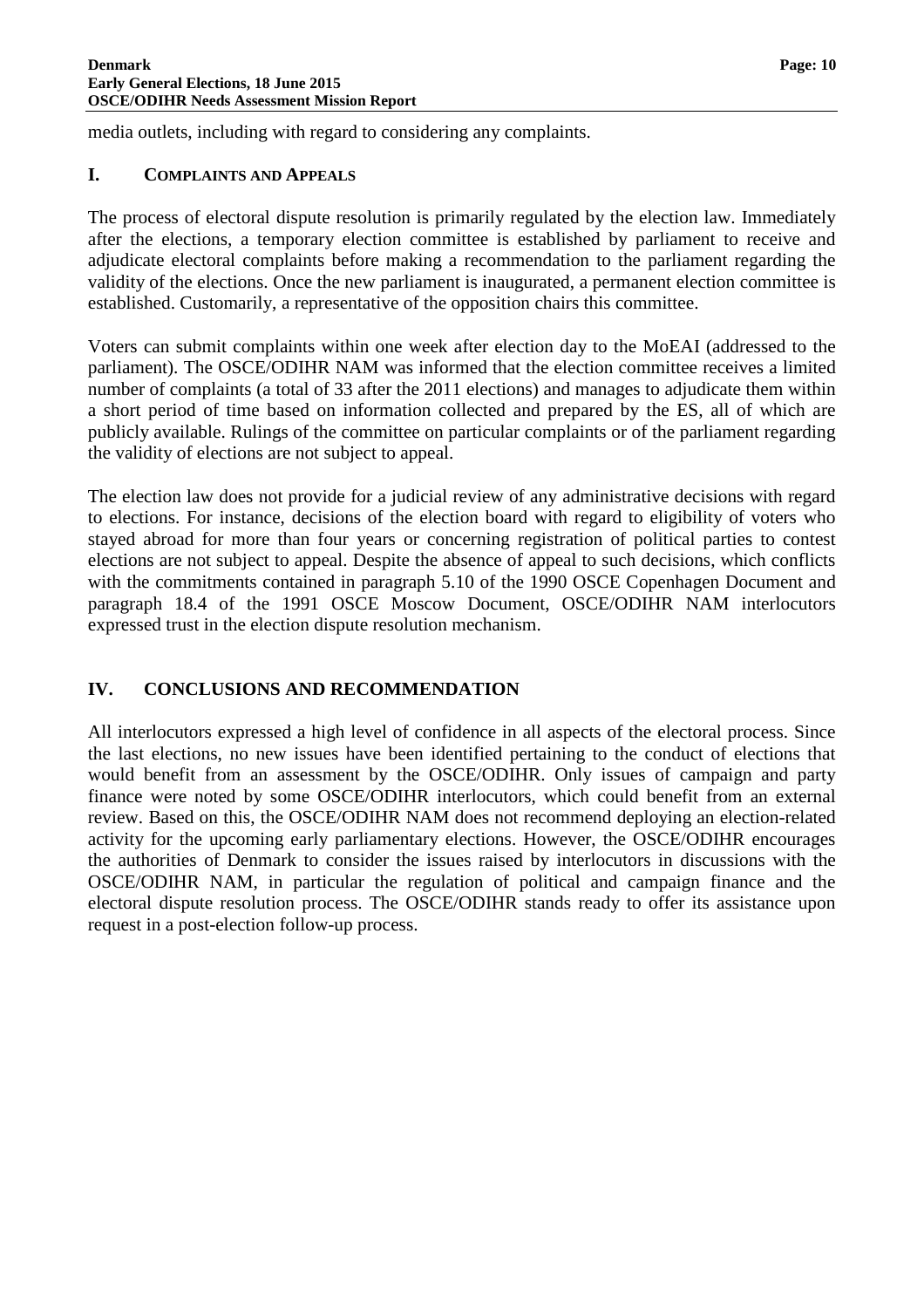#### **ANNEX: LIST OF MEETINGS**

### **Officials**

#### **Ministry of Foreign Affairs** Søren Rinder, Senior Advisor

Cennet Ünver, Head of OSCE Section

#### **Ministry of Economic Affairs and the Interior** Christine Boeskov, Chief Election Officer

Christina Løtzsch Hansen, Head of Section Søren Stauning, Special Consultant

# **Statistics Denmark**

Helle Stender, Chief Consultant Annemette Lindhardt Olsen, Head of Section

# *Folketing* **Standing Orders Committee**

Mogens Lykketoft, MP, Chairperson, Speaker of the *Folketing*

# *Folketing* **Committee for Elections**

Peter Juel Jensen, MP, Chairperson Julie Skovsby, MP, Deputy Chairperson Anton Høj Jakobsen, Legal Adviser, Legal Services Office of the *Folketing*

# **Political Party Representatives**

**The Alternative** Daniel Hauberg, Party Secretary

#### **Danish People's Party** Steen Thomsen, Consultant

**Liberal Alliance** Simon Emil Ammitzbøll, MP

#### **Liberal Party** Claus Richter, Secretary General

**Red-Green Alliance** Stine Brix, MP

#### **Social Democratic Party** Lars Midtby, Head of Unit for Analysis and Information

#### **Social Liberal Party** Nadeem Farooq, MP

**Socialist People's Party** Turid Leirvoll, Party Secretary